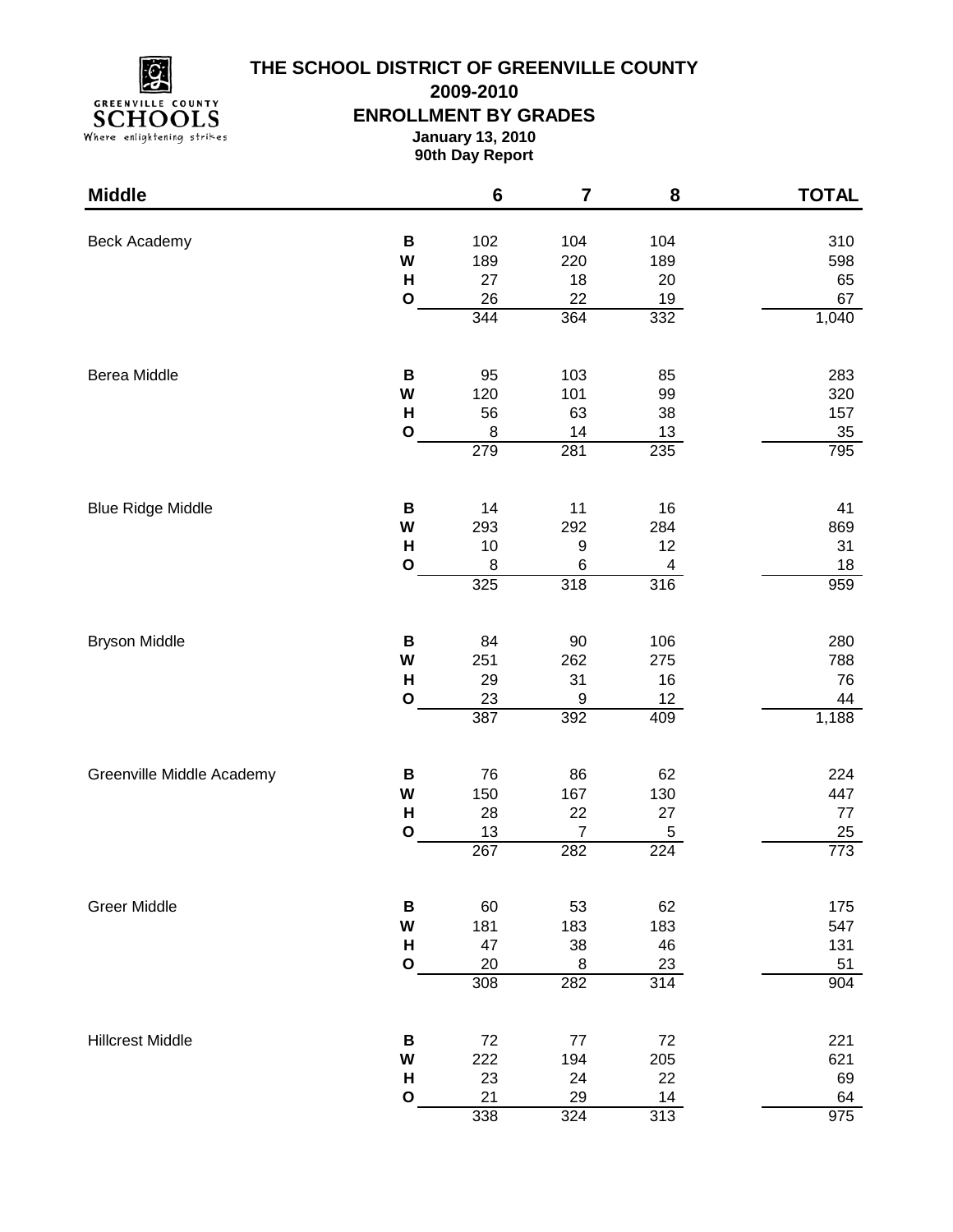

## **THE SCHOOL DISTRICT OF GREENVILLE COUNTY**

**2009-2010**

**ENROLLMENT BY GRADES**

**January 13, 2010 90th Day Report**

| <b>Middle</b>         |                                        | $\bf 6$                      | $\overline{\mathbf{7}}$             | 8                                   | <b>TOTAL</b>                    |
|-----------------------|----------------------------------------|------------------------------|-------------------------------------|-------------------------------------|---------------------------------|
| Hughes Academy        | B<br>W<br>$\mathsf{H}$                 | 154<br>134<br>38             | 134<br>94<br>25                     | 141<br>81<br>24                     | 429<br>309<br>87                |
|                       | $\mathbf O$                            | 13<br>339                    | $\boldsymbol{9}$<br>262             | $\boldsymbol{7}$<br>253             | 29<br>854                       |
| Lakeview Middle       | B<br>W<br>H                            | 45<br>56<br>61               | 54<br>69<br>52                      | 65<br>66<br>50                      | 164<br>191<br>163               |
|                       | $\mathbf O$                            | 11<br>$\overline{173}$       | $10$<br>185                         | 6<br>187                            | 27<br>545                       |
| League Academy        | B<br>W<br>H<br>$\mathbf{o}$            | 68<br>165<br>27<br>20        | 53<br>153<br>21<br>20               | 50<br>156<br>14<br>13               | 171<br>474<br>62<br>53          |
|                       |                                        | 280                          | $\overline{247}$                    | 233                                 | 760                             |
| Mauldin Middle        | $\, {\bf B}$<br>W<br>H<br>$\mathbf{o}$ | 96<br>241<br>23<br>29<br>389 | 89<br>241<br>21<br>24<br>375        | 83<br>251<br>32<br><u>29</u><br>395 | 268<br>733<br>76<br>82<br>1,159 |
| Northwest Middle      | B<br>W<br>H<br>$\mathbf{o}$            | $30\,$<br>242<br>11<br>11    | 31<br>243<br>$\boldsymbol{9}$<br>12 | 40<br>215<br>11<br>4                | 101<br>700<br>31<br>27          |
|                       |                                        | 294                          | 295                                 | 270                                 | 859                             |
| Northwood Middle      | В<br>W<br>H<br>$\mathbf{o}$            | 60<br>184<br>31<br>15<br>290 | 43<br>193<br>30<br>17<br>283        | 64<br>160<br>27<br>22<br>273        | 167<br>537<br>88<br>54<br>846   |
| Ralph Chandler Middle | B<br>W<br>H                            | 29<br>192<br>12              | 27<br>171<br>13                     | 23<br>134<br>$\boldsymbol{7}$       | 79<br>497<br>32                 |
|                       | $\mathbf O$                            | $\overline{7}$<br>240        | $\,8\,$<br>$\overline{219}$         | $\mathbf 5$<br>169                  | 20<br>628                       |
| Riverside Middle      | В<br>W                                 | 39<br>249                    | 43<br>227                           | 28<br>245                           | 110<br>721                      |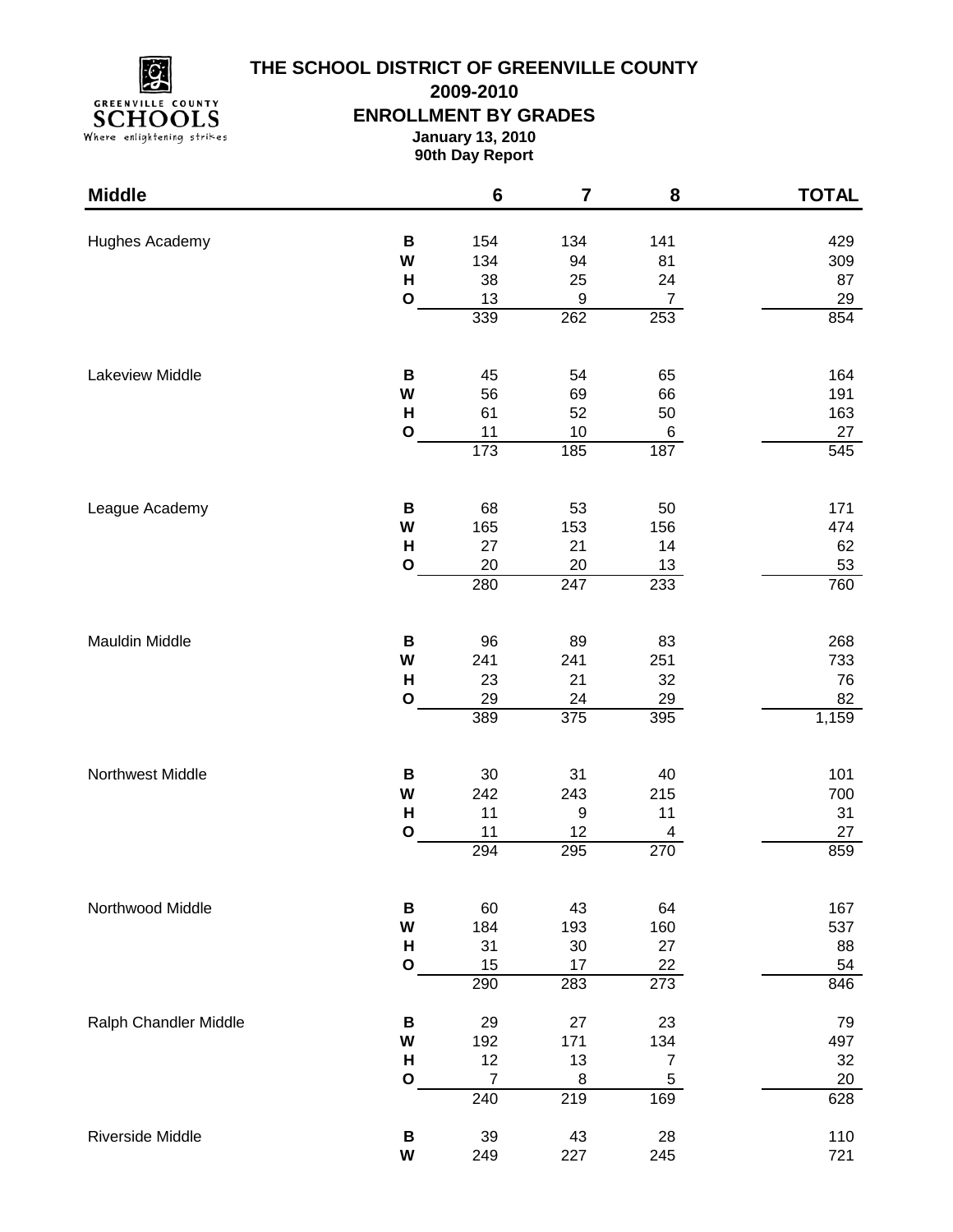

### **THE SCHOOL DISTRICT OF GREENVILLE COUNTY**

**2009-2010**

**ENROLLMENT BY GRADES**

**January 13, 2010 90th Day Report**

| <b>Middle</b> |   |     |     |     | <b>TOTAL</b> |
|---------------|---|-----|-----|-----|--------------|
|               | н | 31  | 29  | 36  | 96           |
|               |   | 25  | 31  | 25  | 81           |
|               |   | 344 | 330 | 334 | ,008         |